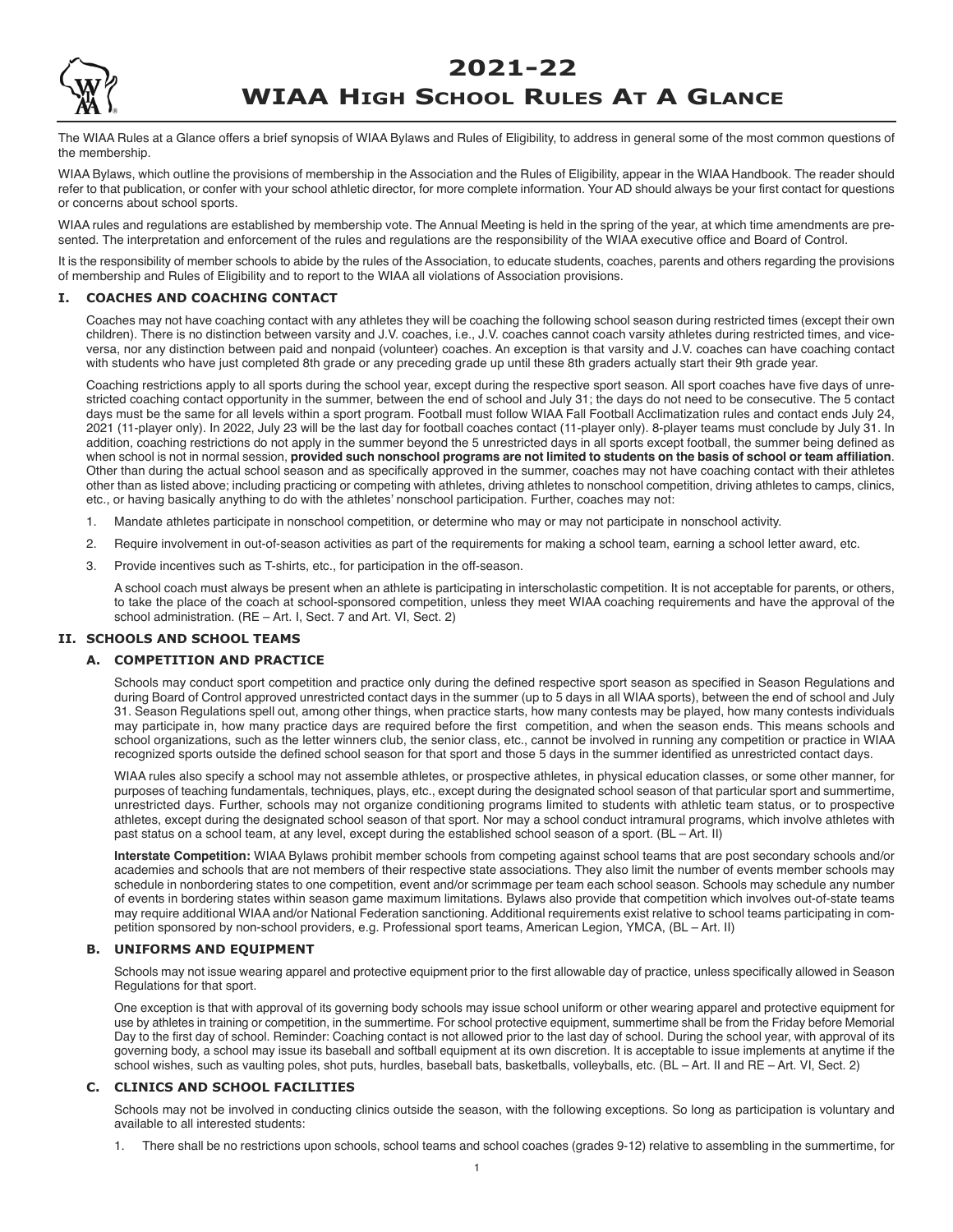up to 5 days, which do not need to be consecutive. Unrestricted contact days must conclude no later than July 31 for all sports except football. Unrestricted contact for football must conclude by July 24, 2021 and July 23, 2022 (11-player only).

- 2. A school may conduct a clinic for students in grades 8 and below, where high school varsity and junior varsity coaches may use some or all of their high school athletes as clinicians. This may be done for a maximum of six days during the summer (when school is not in session) and must conclude no later than July 31. Clinics not utilizing athletes as clinicians may be conducted throughout the summer up to the start of school.
- 3. School facilities may be used for nonschool programs, according to board of education policy, which can result in clinics being conducted, outside the season, by nonschool groups. The nonschool group must request the facilities from the board of education or governing board, through normal procedures and are encouraged to provide their own insurance protection. (BL – Art. II and RE – Art. VI, Sect. 2)

## **D. oPen gYMS**

Coaches and schools cannot be involved in out-of-season practice for athletes. However open gyms do not violate WIAA rules if they are conducted according to the following guidelines:

- 1. The open gym is made known and available to all students in the designated population of that school that are interested in attending. Open gyms may be gender specific. It is also acceptable to include people from the community. Schools may conduct "open gyms" in any activity. It is not acceptable to include athletes from another school, public or nonpublic.
- 2. There is no instruction during the open gym by a coach or anyone else.
- 3. Coaches may supervise open gyms, but they may not instruct, organize drills, etc. Coaches can also recreate with students in school sponsored, open gym settings that are purely recreational in nature, ie., there is no instruction, sport skill demonstration, organized drills or resemblance of a practice being conducted.
- 4. There is no organized competition, such as established teams participating in round-robin competition, etc.

"Open Gym" is not a code word for out-of-season practice. The philosophy of the open gym is students from that school may attend, for wholesome recreation, or for purposes of improving their skills, but it's something they do on their own. It would be a violation of WIAA rules to mandate attendance at open gyms, or to provide incentives for athletes to attend open gyms, or to limit participation based on athletic status, or to allow athletes from other schools to come and work out or compete against the host school's athletes. (BL – Art. II and RE – Art. VI, Sect. 2)

## **e. ScRIMMAgeS**

WIAA rules limit the number of interscholastic (another high school, tech school, college, etc.) scrimmages/practices teams may have. Teams may practice/scrimmage with or against nonschool groups (alumni, city team, etc.) at their discretion.

Note (1): An alumni contest counts toward season maximums. (BL – Art. II and SR)

Note (2): If either school counts a scrimmage as a game, it must be counted as a game for both programs, schools and/or teams.

## **F. WHo MAY PARtIcIPAte InteRScHolAStIcAllY**

A school may use on its interscholastic teams only its full-time students enrolled in grades affiliated with WIAA membership.

Note (1): No eligibility will be granted for a student whose residence within a school's attendance boundaries, with or without parents, or whose attendance at a school has been the result of undue influence (special consideration due to athletic ability or potential) on the part of any person, whether or not connected with the school.

A bona fide home school student may be eligible at their public school of residence on the same basis and to the same extent as all other fulltime students of the member school.

Full-time students enrolled in member charter schools are eligible only at the school of residence.

The administration of the school is responsible for the eligibility of all its athletes. School administration must verify the eligibility of each participating student prior to their first competition each school year. A student must meet school and WIAA definition of a full-time student (as identified by school policy), be carried on a school's attendance roles and be meeting the minimum academic requirement in credits accepted by the school in order to be eligible to participate in any interscholastic competition.

- 1. Students that are academically ineligible, ineligible due to code of conduct violations, or those required to miss the next competitive event due to being ejected from their last competitive event, may participate in scrimmages against other schools according to local school policy. Students ineligible for other reasons may not participate in scrimmages against other schools.
- 2. For varsity eligibility, public school students are basically eligible to participate in the district in which their parents reside in their primary residence. A transfer of guardianship, or reaching 18 years of age, does not set aside this rule. Parents may not establish a secondary residence, in a second district, and gain athletic eligibility. Nonpublic school students, with the exception of boarding schools, must reside fulltime with parents in their primary residence.

Note: For the purpose of this rule, attendance at one day of class and/or attendance at one athletic practice shall determine "beginning of school year."

- 3. Students entering 9th or 10th grade at the beginning of the school year as open enrollment students are eligible starting with the fall season, from a residence standpoint. If this student transfers back to the school of residence or to a nonpublic school, after attending one day of school or one athletic practice, he/she is ineligible for varsity competition for one calendar year. Additional transfer restrictions may apply to students following entry into their third consecutive semester.
- 4. Students entering 9th or 10th grade at the beginning of the school year as Board of Education approved full-time student(s), paying their own tuition and residing full-time with parents in their primary residence shall be afforded eligibility. Additional transfer restrictions may apply to students following entry into their third consecutive semester.
- 5. Students not meeting residence requirements and who are within the first six consecutive semesters following entry into Grade 9 will be eligible for nonvarsity competition only, unless a waiver is provided.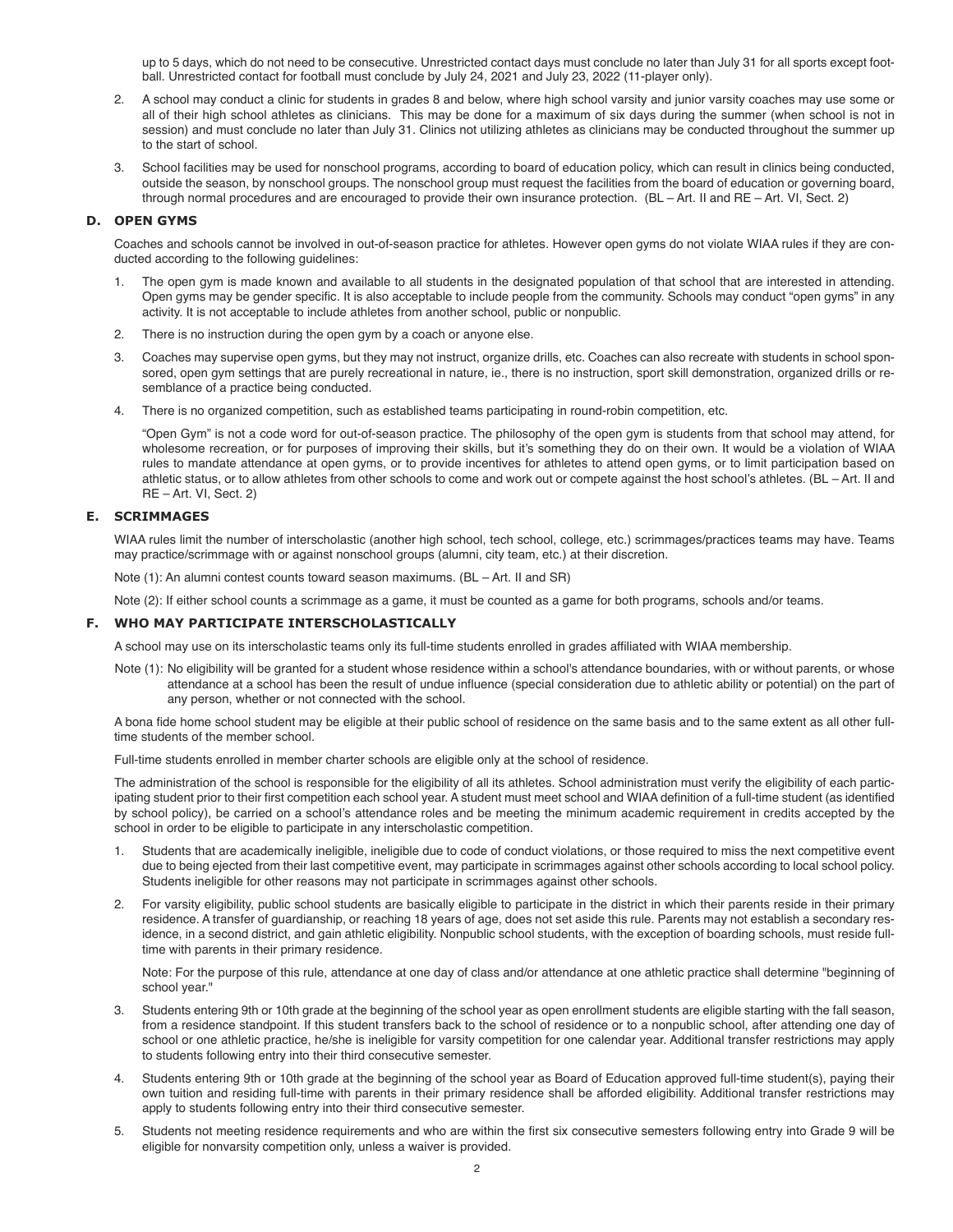6. All transfer students should initially be treated as ineligible athletes until the athletic director at the receiving school has had the opportunity to completely check all aspects of athletic eligibility.

A student who transfers with a status of ineligibility for disciplinary reasons or academics, retains such status at his/her new school for the same period as decreed by the former school.

Students transferring more then once in any school year are not eligible for any level of competition unless a WIAA waiver is provided. (RE – Art. II Sect. 3-A-3)

7. 9th grade students who transfer after the beginning of the school year and with written consent from both schools directly involved may be provided nonvarsity opportunities for the remainder of the school year, unless the transfer is made necessary by a total and complete change in residence by parent(s). Restrictions are removed upon entering 10th grade. First-time 9th grade students will be permitted one transfer upon appropriate petition to the WIAA Board of Control if the student has attended no more than three days of practice and/or no more than three days of school.

10th or 11th grade students who transfer after the beginning of the school year and with written consent from both schools directly involved may be provided nonvarsity opportunities for one calendar year (365 days beginning with first day of attendance at the new school).

Transfer students entering 11th grade or transferring after the beginning of 11th grade are restricted to nonvarsity for one calendar year.

In the event of divorce or legal separation, whether pending or final, residence at the beginning of the school year shall determine eligibility for students entering 9th and/or 10th grade. Students transferring at the beginning or during 11th grade will be restricted to nonvarsity for one calendar year. In situations involving transfer after the sixth consecutive semester following entry into grade 9 the student is ineligible to compete at any level for one calendar year, but may practice.

- 8. A student who transfers from any school into a member school after the sixth consecutive semester following entry into Grade 9 shall be ineligible for competition at any level for one calendar year, but may practice, unless the transfer is made necessary by a total and complete change in residence by parent(s), or a waiver is provided.
- 9. Foreign exchange students may be granted one year of varsity eligibility if they come to a school through a CSIET approved exchange program with full listing status and are placed randomly. These students are not eligible until the appropriate form has been submitted to the WIAA and eligibility has been granted.

Foreign exchange students who transfer from one school to another should be regarded as ineligible for varsity competition, the same as any other transfer student. (RE – Art. I and Art. II)

## **g. conSecutIVe DAYS oF coMPetItIon/PRActIce**

A team must take one day off, from all physical activity, after six consecutive days of practice/competition. Teams may schedule nonphysical activity, such as film review, scouting reports, rehab, etc., during this off day. (SR)

#### **H. PRoteStS**

A protest is possible relative to a game official's misapplication of a rule. Such protests are not allowed in WIAA tournament competition. During the regular season, a protest will not result in replaying or repeating any game, meet, match, event, or race, or any portion of any game, meet, match, event, or race. The purpose of the protest is to correct an official if an official was in error. It is not possible to recreate the game situation that existed. (BL – Art. VI)

With the exception of the tournament series, a school may appeal a ruling of forfeiture based on an ineligible student's contribution to victory, in a team sport, with the understanding the school must satisfy to a clear and convincing standard the student in question did not contribute in any way to the victory. (RE – Art. I)

## **I. coDe oF conDuct**

WIAA rules require that all schools have a code of conduct, which they enforce on a year-round basis. WIAA rules do not indicate specific penalties, other than stating in-season violations involving possession and/or use of alcohol, possession and/or use of tobacco products and/or the possession, use, buying or selling of controlled substances must result in at least a one-game (not scrimmage) suspension. Any suspension, which results in a student missing any portion of WIAA tournament competition, results in that athlete being ineligible for the remainder of the WIAA tournament series in that sport.

A student that transfers from one school to another, with a suspension due to athletic code violation(s) from the previous school, must serve that mandated suspension at the new school.

A student charged and/or convicted of a felony shall, upon the filing of felony charges, become ineligible for all further participation until the student has paid his/her debt to society and the courts consider the sentence served (including probation, community service, etc.).

The school must provide an opportunity for the student to be heard prior to any penalty being enforced (except for felony charges).

If a student appeals a suspension, according to the school's appeal procedure, **the student is ineligible during the appeal process**.

A student ejected from a contest is suspended for the rest of that competition and the next scheduled competition at the same level of competition as the disqualification. If it happens the next competition is a multischool meet, which counts as one meet on the schedule, the student misses the entire competition. (RE – Art. VII)

A student-athlete, disqualified from a contest for flagrant or unsportsmanlike conduct, is also suspended from the next competitive event.

Any player who in the judgment of the official, intentionally spits on, strikes, slaps, kicks, pushes or aggressively physically contacts an official at any time shall be immediately ineligible for competition a minimum of 90 calendar days from the date of the confrontation. In addition, the player is ineligible to compete for the first 25% of the next season in that same sport.

#### **J. PHYSIcAl eXAMInAtIon**

It is necessary the school have a current physical examination on file for every athlete **before the athlete is allowed to start practice**. This physical examination must bear the signature or signature stamp of a physician, or the stamp of the clinic the physician is associated with or the signature of a Physician's Assistant (PA) or Advanced Practice Nurse Prescriber (APNP). A physical examination taken April 1 and thereafter is valid for the following two school years; a physical examination taken before April 1 is valid only for remainder of that school year and following school year. (RE – Art. VII)